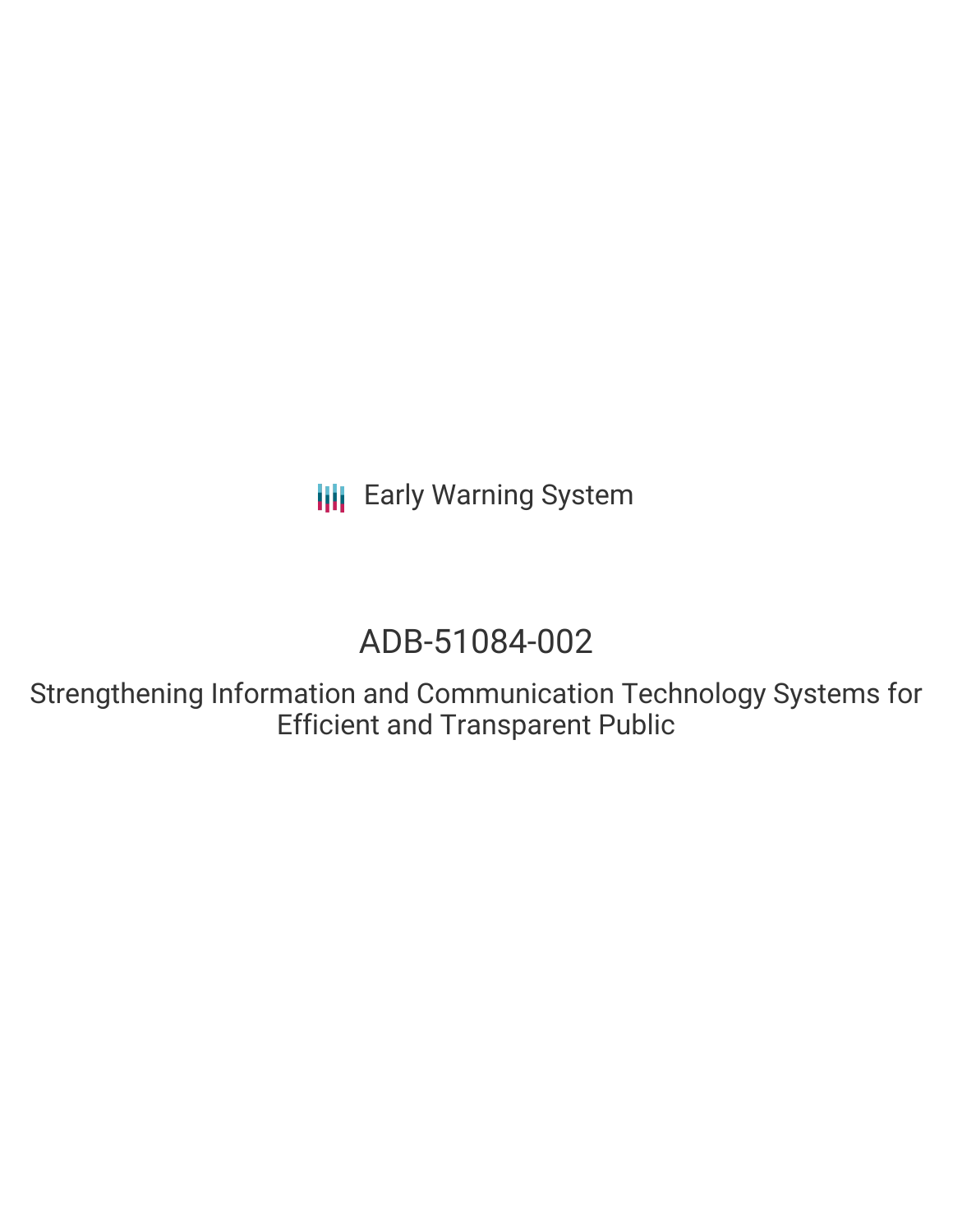

#### Early Warning System ADB-51084-002

Strengthening Information and Communication Technology Systems for Efficient and Transparent Public

#### **Quick Facts**

| <b>Countries</b>               | Mongolia                     |
|--------------------------------|------------------------------|
| <b>Financial Institutions</b>  | Asian Development Bank (ADB) |
| <b>Status</b>                  | Approved                     |
| <b>Bank Risk Rating</b>        | C                            |
| <b>Voting Date</b>             | 2017-11-29                   |
| <b>Borrower</b>                | Government of Mongolia       |
| <b>Sectors</b>                 | Finance, Law and Government  |
| <b>Investment Type(s)</b>      | <b>Advisory Services</b>     |
| <b>Investment Amount (USD)</b> | \$0.40 million               |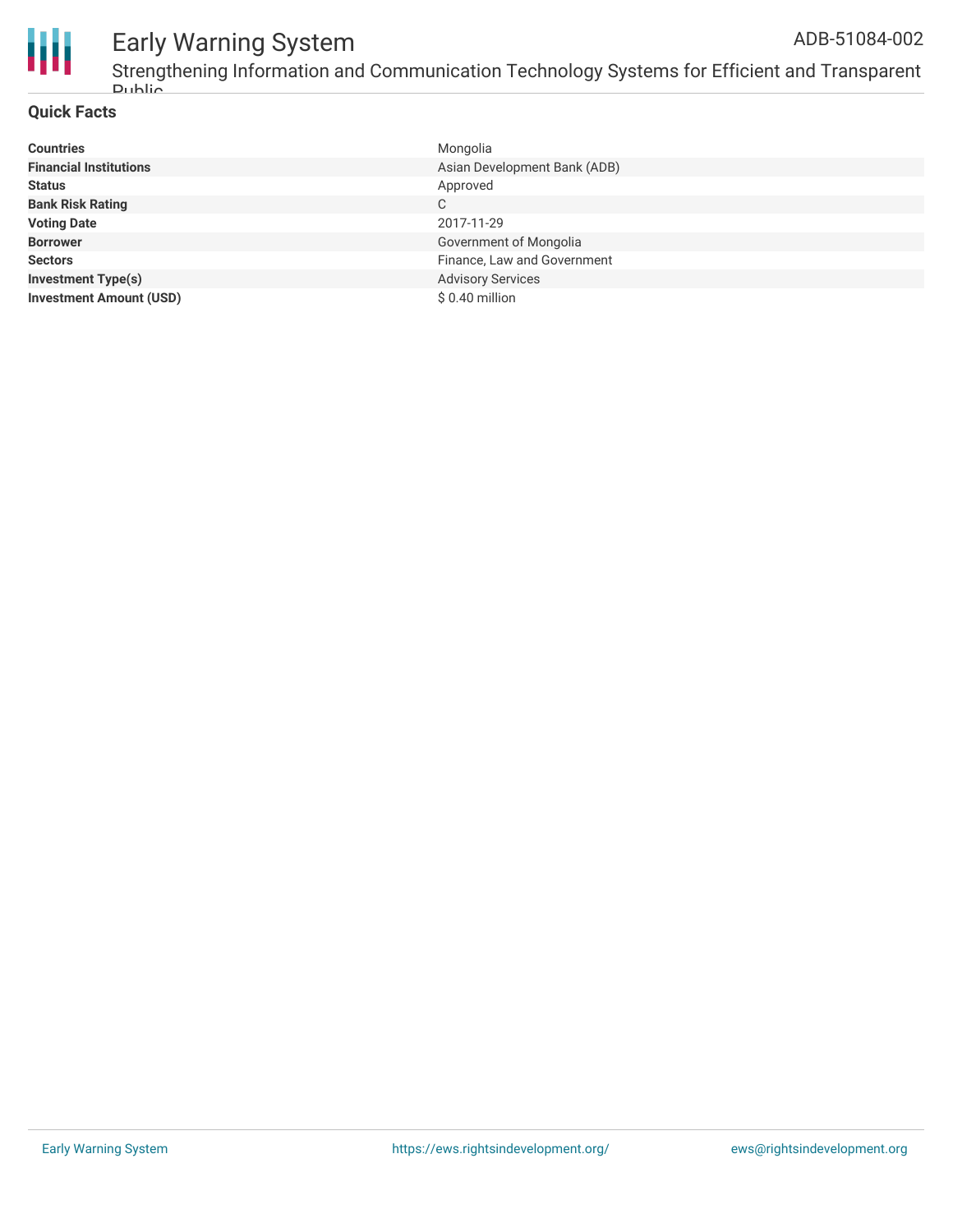

#### **Project Description**

According to bank documents, the project will support the Government of Mongolia to strengthen public financial resource management through improved information and communication technology (ICT), especially for tax administration and public investment management.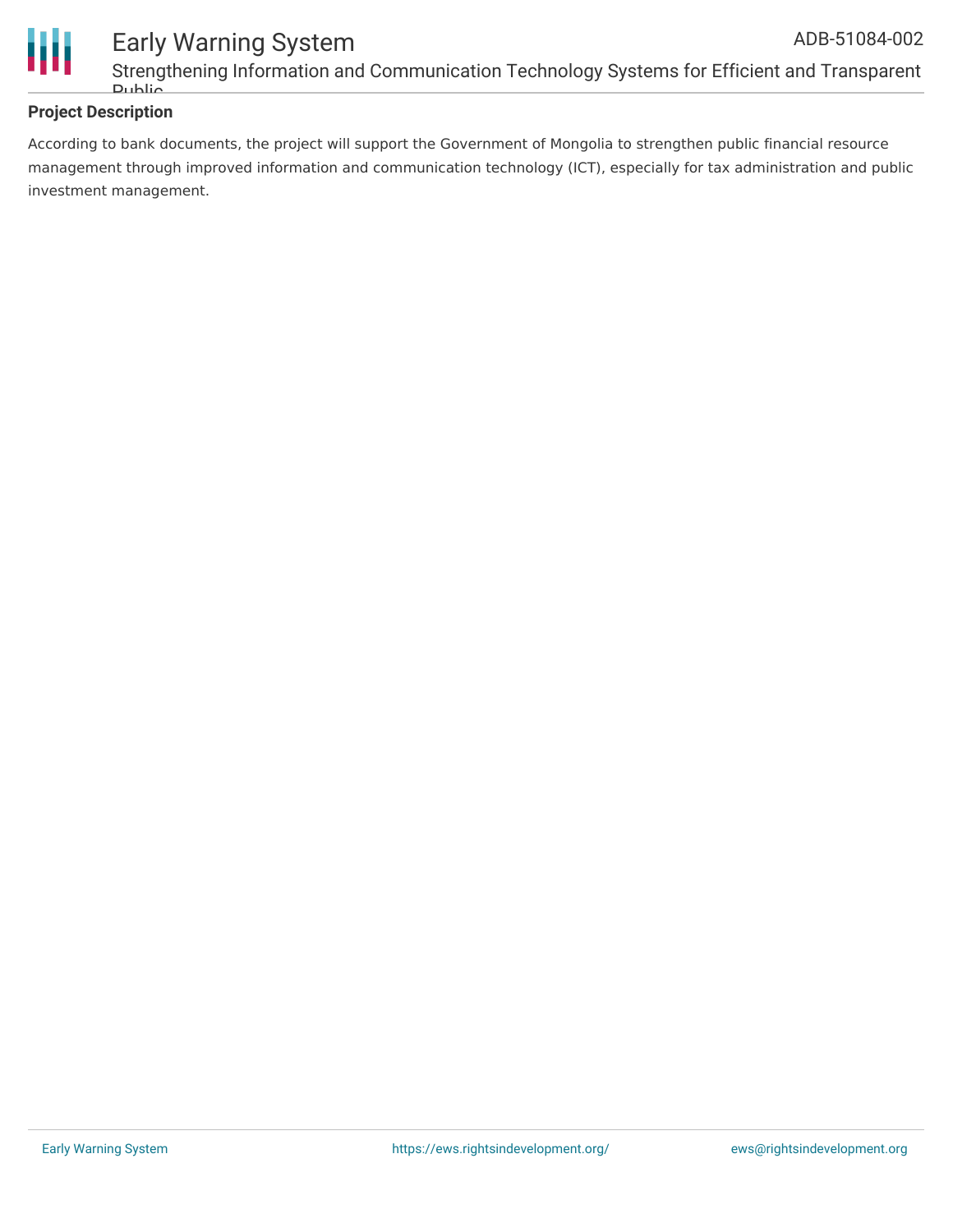

## Early Warning System

#### **Investment Description**

Asian Development Bank (ADB)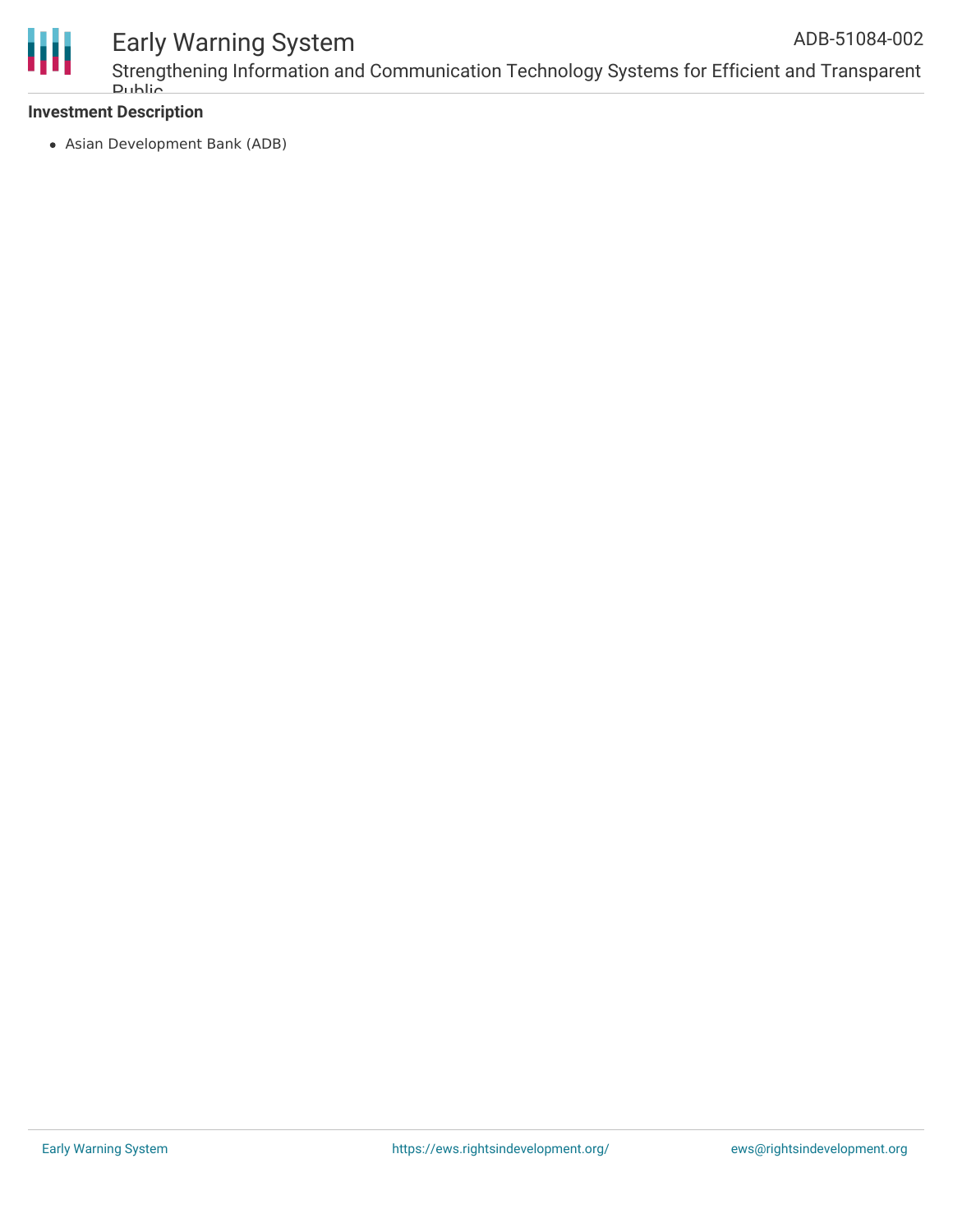

#### **Contact Information**

No contact information provided at the time of disclosure.

#### **ACCOUNTABILITY MECHANISM OF ADB**

The Accountability Mechanism is an independent complaint mechanism and fact-finding body for people who believe they are likely to be, or have been, adversely affected by an Asian Development Bank-financed project. If you submit a complaint to the Accountability Mechanism, they may investigate to assess whether the Asian Development Bank is following its own policies and procedures for preventing harm to people or the environment. You can learn more about the Accountability Mechanism and how to file a complaint at: http://www.adb.org/site/accountability-mechanism/main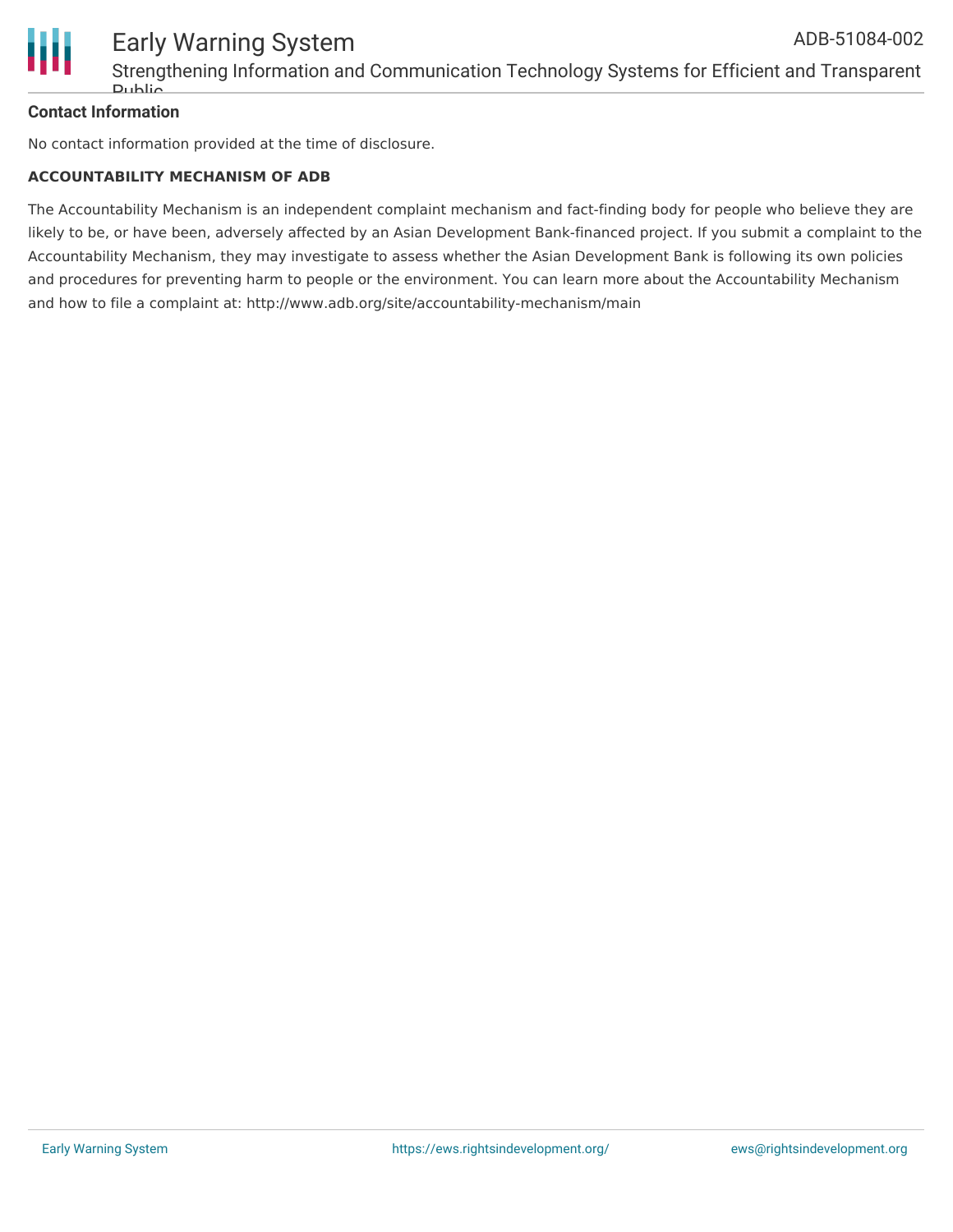

### Early Warning System

Strengthening Information and Communication Technology Systems for Efficient and Transparent **Dublic** 

#### **Bank Documents**

- Project [Disclosure](https://ewsdata.rightsindevelopment.org/files/documents/02/ADB-51084-002.pdf) PDF [\[Original](https://www.adb.org/printpdf/projects/51084-002/main) Source]
- Strengthening ICT Systems for Efficient and Transparent Public Investment and Tax [Administration:](https://ewsdata.rightsindevelopment.org/files/documents/02/ADB-51084-002_T5ybvVO.pdf) In [\[Original](https://www.adb.org/projects/documents/mon-51084-001-ipsa) Source]
- Strengthening Information and [Communication](https://ewsdata.rightsindevelopment.org/files/documents/02/ADB-51084-002_ymsSVZ7.pdf) Technology Systems for Efficient and Transparent Public [Original Source]
- Terms of Reference for [Consultants](https://ewsdata.rightsindevelopment.org/files/documents/02/ADB-51084-002_wNfNFMc.pdf) [\[Original](https://www.adb.org/projects/documents/mon-51084-001-cp) Source]
- Tosviin khorongo oruulalt, tatvaryn [udirdlagyg](https://ewsdata.rightsindevelopment.org/files/documents/02/ADB-51084-002_32Us052.pdf) ur duntei, il tod bolgokh medeelel, khariltsaa kholbo [\[Original](https://www.adb.org/mn/projects/documents/mon-51084-002-pds) Source]